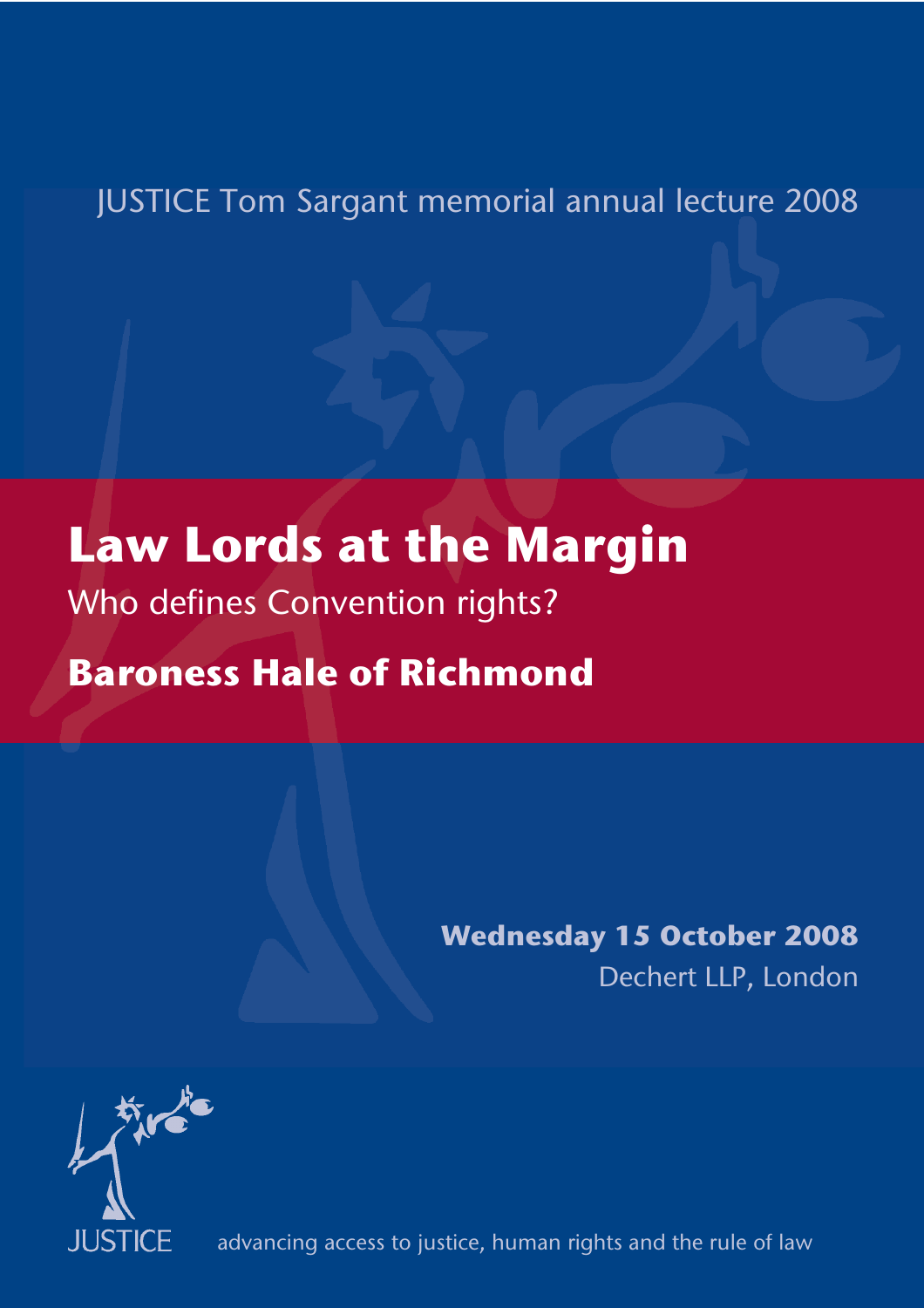#### **JUSTICE Tom Sargant Memorial Annual Lecture 2008**

#### **Law Lords at the Margin Who Defines Convention Rights?**

#### **Baroness Hale of Richmond**

#### **Given at Dechert LLP, London on Wednesday 15 October 2008**

I have a confession to make. You may remember the title of Conor Gearty's Justice lecture last year, 'Are the Law Lords out of their Depth?'<sup>1</sup> I was the Law Lord whose emailed response to the invitation was headed 'Not waving but drowning'. His argument then was that if the Law Lords got out of their depth they should on no account swim – even if they could. They should stick to the shallow end, by which he meant 'those bits close to their own function' – criminal justice, fair proceedings, civil liberties and the like. They should avoid 'the deep water on the far side, the social, taxation, foreign and other policy stuff that judges did not come across in the course of their day to day work and on which therefore they should not be claiming any special expertise'. There are many civil and family judges who would find that a curious statement. But he went further. We should all stick to 'the shallow end of a rule of law that defers to the wisdom of the crowd – even when convinced of its stupidity'. So it seems that he was counselling two types of caution: first, caution as to the subject matter of cases in which to intervene in the decisions of the democratically elected, whether government or Parliament; and secondly, caution even then as to whether and how to intervene.

So when Roger Smith asked me to give this year's lecture, he invited me to 'carry forward discussion on the role of the judiciary'. Specifically, in his view, 'if we are to have a debate about a bill of rights, it seems to me important that we have a constitutional understanding, articulated in words that schoolchildren can understand, which deters the judicial presumption inherent in *Roe v Wade<sup>2</sup>* while maintaining the ferocity of the test of proportionality in *Belmarsh.<sup>3</sup>* ' On top of that challenging agenda, he wanted me to link this to thinking about how the creation of the Supreme Court might affect constitutional developments.

The simplest way of achieving what he seeks would be to retain the services of Lord Bingham as senior Law Lord and President of the new Supreme Court but sadly that cannot be. Nor indeed does the reality of judicial life lend itself to these simple dichotomies, still less to words that schoolchildren can understand. A case comes before us and we have to decide it mainly on the arguments presented to us. Sometimes counsel may come close to saying 'you're in the deep end here, go back', or 'beware judicial presumption', but the arguments are rarely constructed in those terms. They concentrate on the application of the law in question to the facts in question. And because they are common lawyers they tend to treat the Strasbourg jurisprudence in the same way that they would treat the English case law.

<sup>|&</sup>lt;br>1 (2007) 4(2) Justice Journal 8 – 18.

<sup>2</sup> 410 US 113 (1973).

<sup>3</sup> *A and others v Secretary of State for the Home Department* [2004] UKHL 56, [2005] 2 AC 68.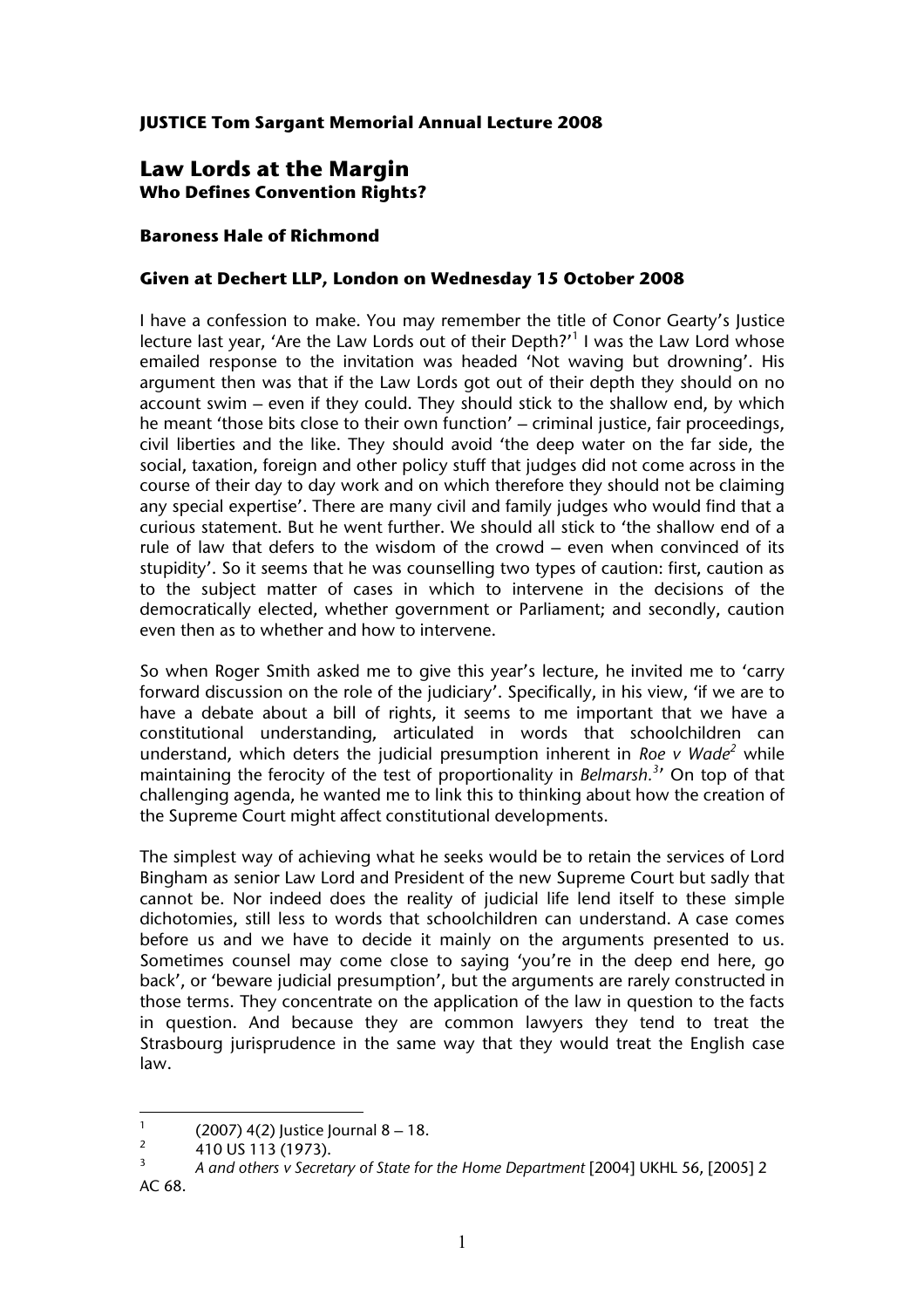Take the example of *Roe v Wade* itself. At issue was the Texas law banning abortion unless the woman's life was in danger. The majority in the US Supreme Court constructed a right to privacy from the 14<sup>th</sup> Amendment's requirement that no-one be deprived of their liberty without due process of law. They balanced that right against the legitimate state interests in protecting the health of the mother and the life of the unborn child. They developed a balance between autonomy and regulation corresponding roughly to the three trimesters.<sup>4</sup> Liberty in the US Constitution is undoubtedly more widely construed than the physical liberty protected by article 5 of the European Convention. The issue between the majority and the minority was the standard against which to judge laws which interfered with liberty. The dissenters thought that no more than a rational connection between the legislation and a legitimate aim was required.

Here we would not be dealing with the  $14<sup>th</sup>$  amendment but with articles 2 and 8 of the European Convention. The European Court of Human Rights in Strasbourg has so far refused to decide whether an unborn child is protected by the right to life in article 2. It has not ruled out the possibility but has emphasised that the rights of the unborn child would be limited by the mother's rights and interests.<sup>5</sup> Equally it has been very careful not to rule on whether there is a right to an abortion. The furthest it would go in *Tyriac v Poland*,<sup>6</sup> was to say that where abortion was allowed, its regulation fell within the scope of article 8. There was a positive obligation to have an effective means of resolving disputes about whether the mother's health would be endangered by continuing the pregnancy. Former President Wildhaber has told me that this cautious approach was felt necessary to preserve the very existence of the Court, given the strength of opposition to abortion in some of the member states.

But it is not inconceivable that we might one day be asked to rule on whether some aspect of our law and practice of abortion constituted an unjustified interference with the mother's right to respect for her private life. It would not be judicial presumption for us to try and answer the question. We would have no choice. The question then becomes 'what is the proper role of the judges in interpreting or defining the scope and content of the Convention rights - as well as in applying them to a given set of facts?' To what extent can and should we go further than Strasbourg has gone?

This is a surprisingly controversial question. The starting point is the famous statement of Lord Bingham in *R (on the application of Ullah) v Special Adjudicator*: 7

'It is of course open to member states to provide for rights more generous than those guaranteed by the Convention, but such provision should not be the product of interpretation of the Convention by national courts, since the meaning of the Convention should be uniform throughout the states party to it. The duty of national courts is to keep pace with the Strasbourg jurisprudence as it evolves over time: no more but certainly no less.'

 $\frac{1}{4}$  In simple terms, no regulation was permissible in the first trimester; in the second trimester regulation designed to protect maternal health was allowed; and in the third, regulation and even prohibition were allowed to protect the life of a viable foetus, unless abortion was necessary to preserve the life or health of the mother.

<sup>5</sup> *VO v France* [2004] 2 FCR 577.

<sup>6</sup> [2007] BHRC 155.

<sup>7</sup> [2004] UKHL 26, [2004] 2 AC 323, # 20.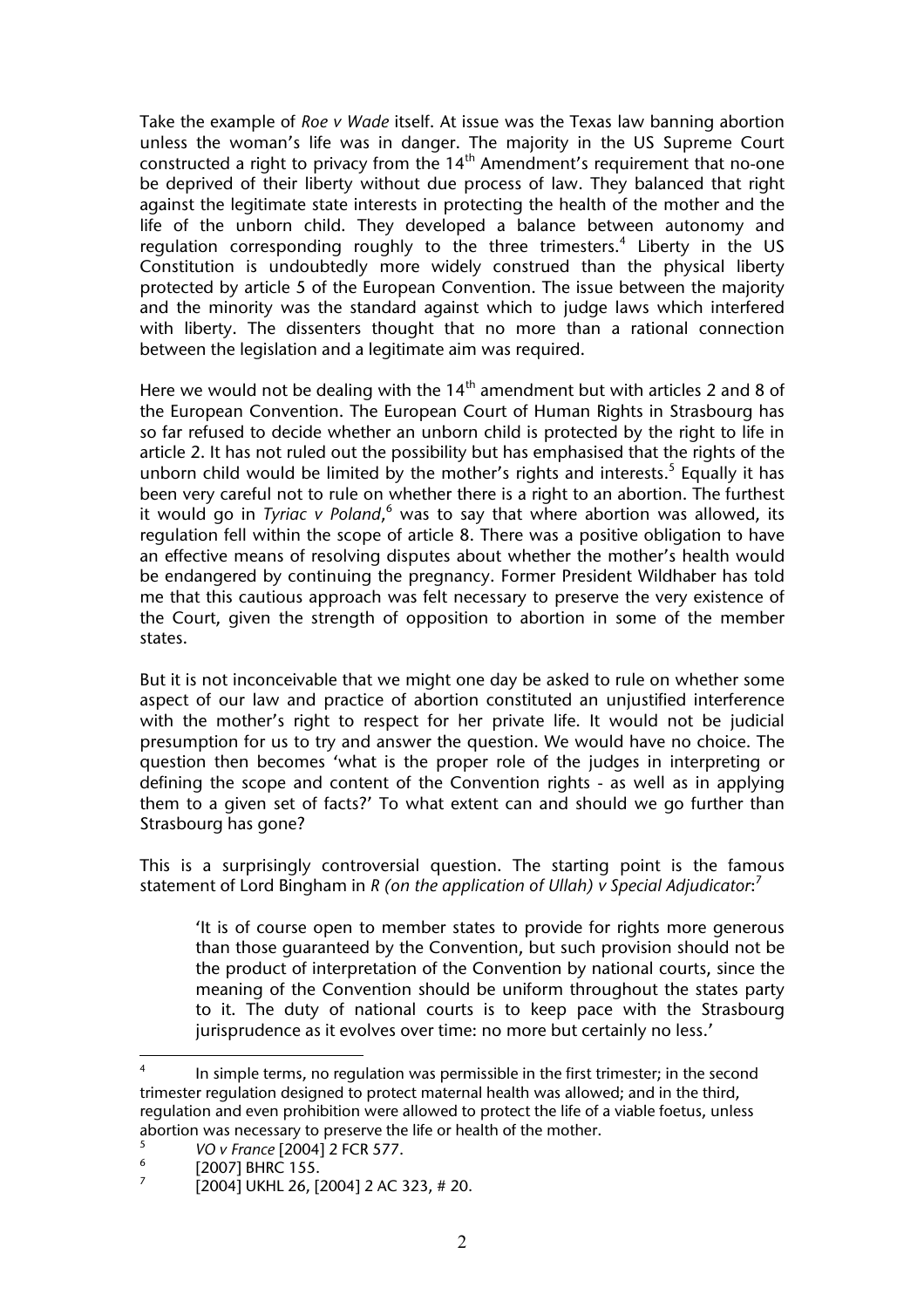To this might be added the words of Lord Brown in *R (on the application of Al-Skeini)*  v Ministry of Defence,<sup>8</sup> 'no less but certainly no more'. I have associated myself with both, not only at the time but also in other cases.<sup>9</sup> Sir Stephen Sedley has commented that 'the logic of this is entirely intelligible; it avoids judicial legislation and prevents member states from getting out of step with one another'. Although he points out that 'it carries the risk that, in trying to stay level, we shall fall behind'.<sup>10</sup>

Other commentators, Jonathan Lewis among them, $11$  have pointed to more fundamental objections to the *Ullah* doctrine. The first is that the Human Rights Act does not in fact incorporate the Convention into our national law. It deliberately creates new rights and remedies in national law, specifically the right to have public authorities act compatibly with the Convention rights. Those rights are defined in the same words as the rights in the Convention but they are rights protected by national law. This is why it was held in *Re McKerr<sup>12</sup>* that the protection for the right to life provided by the Act did not apply to deaths taking place before the Act came into force.

Secondly, the Act itself only requires the courts to 'have regard' to the Strasbourg jurisprudence,<sup>13</sup> not to follow it. Clearly, it contemplates that we shall keep pace with the Strasbourg jurisprudence, because the object is to avoid a situation where the UK is in breach of its obligations under the Convention and individuals have to go to Strasbourg to have it put right. That would in any event be consistent with the general principle that legislation is to be construed consistently with our obligations in international law. That is why we are most unlikely to disregard a clear and constant line of Strasbourg authority which indicates that the claimant should win. There may be a few exceptions; for example where someone has succeeded in Strasbourg which we find difficult to understand<sup>14</sup> or where the case can be

 $^{12}$  [2004] UKHL 12, [2004] 1 WLR 807.

 $\frac{1}{8}$ [2007] UKHL 26, [2008] 1 AC 153, #106.

<sup>9</sup> See *DS v HM Advocate* [2007] UKPC 36, [2007] HRLR 28, #92: 'This means that we can only rely on the Convention rights as interpreted in Strasbourg as a basis for invalidating the act of a democratic legislature, for it is only incompatibility with those rights which gives us a ground for doing so.' Also *R (Animal Defenders International) v Secretary of State for Culture, Media and Sport* [2008] UKHL 15, [2008] 2 WLR 781, #53, where I declared that 'I do not believe that, when Parliament gave us these novel and important powers [to hold legislation incompatible with the convention rights] it was giving us the power to leap ahead of Strasbourg in our interpretation of the convention rights.'

<sup>&</sup>lt;sup>10</sup> 'Bringing rights home: time to start a family?' (2008) 28 (3) Legal Studies 327, 332.

The European ceiling on human rights'  $[2007]$  Public Law  $720 - 747$ ; I have also found T Rainsbury, 'Their Lordships' Timorous Souls' [2009] UCL Human Rights Review, forthcoming, very illuminating.

 $\frac{13}{14}$  Section 2.

<sup>14</sup> Eg in *R v G* [2008] UKHL 37, [2008] 1 WLR 1379, #6, Lord Hoffmann said of *Salabiaku v France* (1988) 12 EHRR 379, 'I think that judges and academic writers have picked over the carcass of this unfortunate case so many times to find some intelligible meat on its bones that the time has come to call a halt. The Strasbourg court, uninhibited by a doctrine of precedent or the need to find a ratio decidendi seems to have ignored it. . . . I would recommend your lordships to do likewise'.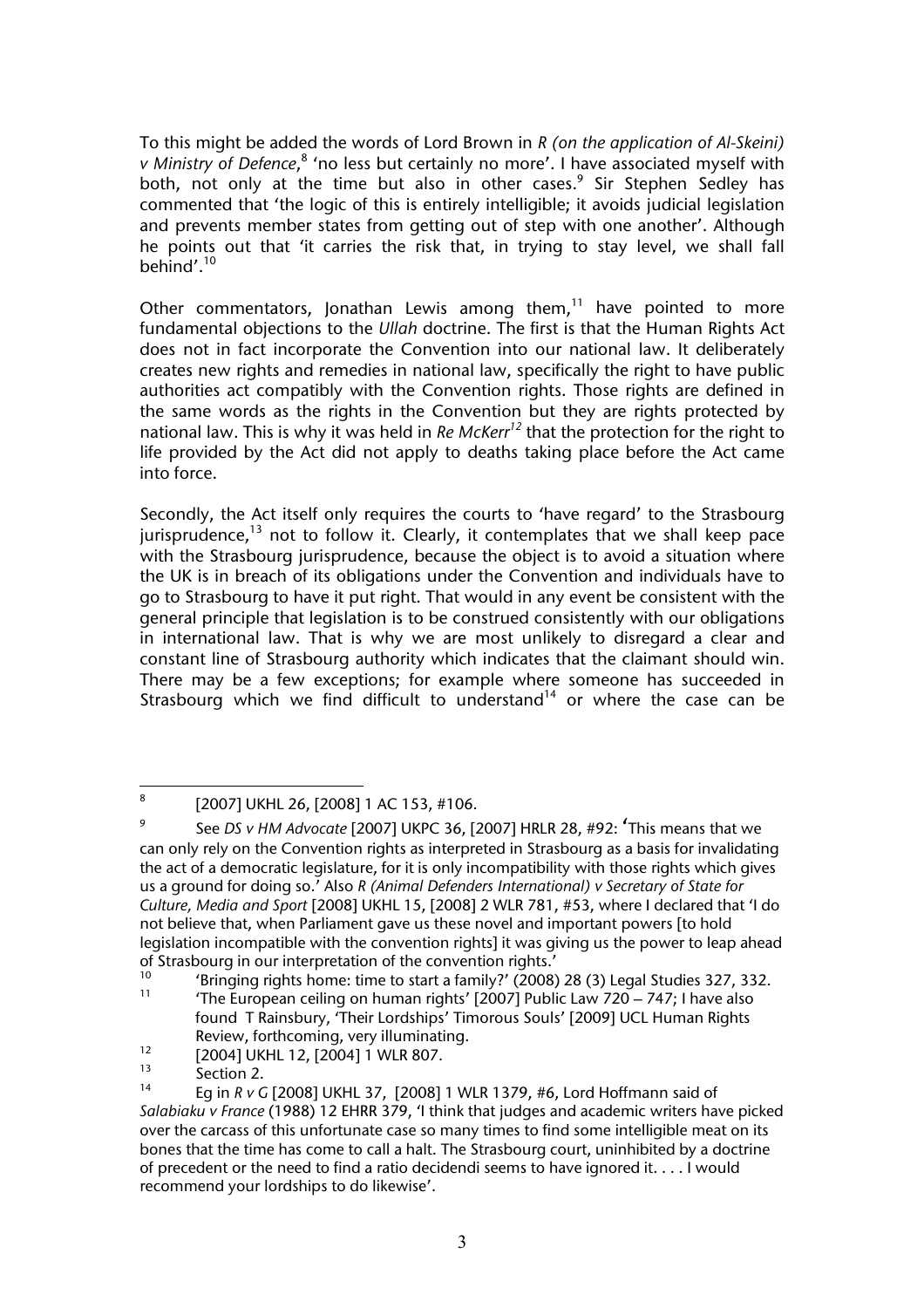distinguished on its particular facts.<sup>15</sup> But there is nothing in the Act itself which prevents us from going further than Strasbourg has gone or can confidently be predicted to go in the future. Nor is there anything in the Act to support the reluctance shown in *Sheldrake v DPP*16 to seek such guidance as we can from the jurisprudence of foreign courts with comparable human rights instruments (Canada is the best example), especially on subjects where Strasbourg has not recently spoken.

Thirdly, there are some indications in the Parliamentary history that Parliament itself expected us to develop the law ahead of Strasbourg. The White Paper, *Rights brought home: the Human Rights Bill, explained:*<sup>17</sup>

'The Convention is often described as a "living instrument" because it is interpreted by the European Court in the light of present day conditions and therefore reflects changing social attitudes and the changes in the circumstances of society. In future our judges will be able to contribute to this dynamic and evolving interpretation of the Convention.'

There were also clear statements by the Home Secretary in the House of Commons<sup>18</sup> and the Lord Chancellor in the House of Lords<sup>19</sup> that the courts must be free to develop human rights jurisprudence and move out in new directions. The Home Secretary also said this about the margin of appreciation which Strasbourg allows to member states in certain areas:<sup>20</sup>

'Through incorporation we are giving a profound margin of appreciation to British courts to interpret the Convention in accordance with British jurisprudence as well as European jurisprudence. One of the frustrations of non-incorporation has been that our own judges . . . have not been able to bring their intellectual skills and our great tradition of common law to bear n the development of European Convention jurisprudence.'

Lord Bingham himself, then Lord Chief Justice, told the House that 'British judges have a significant contribution to make in the development of the law of human rights. It is a contribution which so far we have not been permitted to make.<sup>'21</sup> He quoted Milton's *Areopagitica*: 'Let not England forget her precedence of teaching nations how to live'. But in practice the main contribution our judgments make in Strasbourg is to explain why we have *not* found a violation of the Convention in a particular case. Strasbourg may of course disagree with us, but at least it will have had the benefit of a full human rights analysis from us first.

A fourth objection to the *Ullah* principle is that the stated reason for it – that the interpretation of the ECHR should be uniform throughout the member states – does

 $\overline{a}$ 

<sup>15</sup> Eg VgT Verein gegen Tierfabriken v Switzerland (2001) 34 EHRR 159 in R (Animal Defenders International) v Secretary of State for Culture, Media and Sport [2008] UKHL 15, [2008] 2 WLR 781.

<sup>16 [2004]</sup> UKHL 43, [2005] 1 AC 264, #33.

<sup>17</sup> Rights brought home: the Human Rights Bill, 1997, Cm 3782, para 2.5.

<sup>18</sup> Hansard (HC Debates), 16 February 1998, vol 306, col 768.

<sup>19</sup> Hansard (HL Debates), 18 November 1997, vol 583, cols 514-515.<br>20 Hansard (HC Debates), 3 June 1998, col 424.

Hansard (HC Debates), 3 June 1998, col 424.

<sup>21</sup> Hansard (HL Debates), 3 November 1997, col 1245.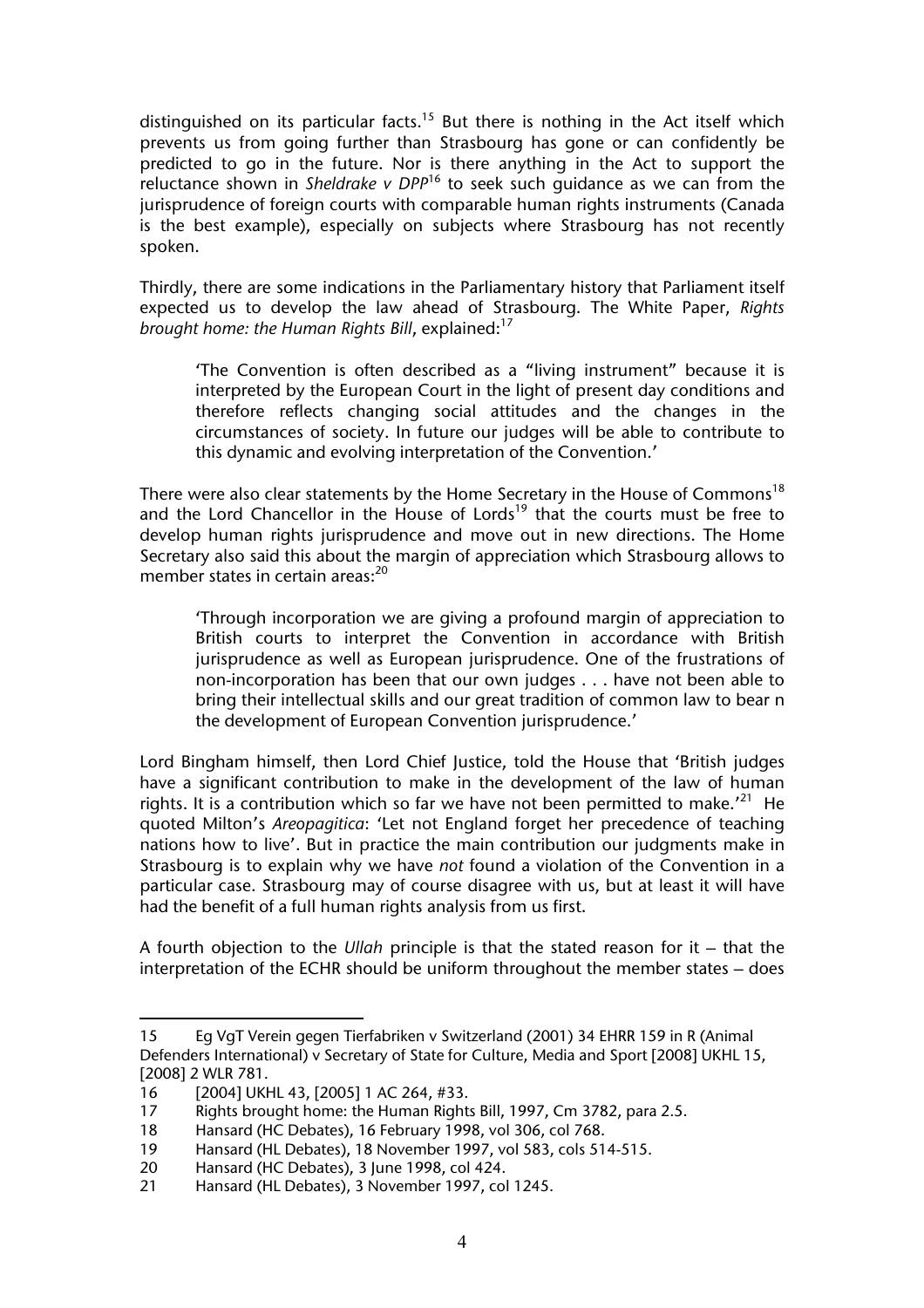not make much sense. In *Brown v Stott*, <sup>22</sup> Lord Bingham had counselled against implying new rights into the Convention:

'Thus particular regard must be had and reliance placed on the express terms of the Convention, which define the rights and freedoms which the contracting parties have undertaken to secure. That does not mean that nothing can be implied into the Convention. . . . But the process of implication is one to be carried out with caution, if the risk is to be averted that the contracting parties may, by judicial interpretation, become bound by obligations which they did not expressly accept and might not have been willing to accept.'

Of course, Lord Bingham cannot have meant that an expansive interpretation in the UK would bind the courts of other member states, for it could not do so. He can only have meant one of two things. That Strasbourg will be cautious in its interpretations for fear of committing member states, which are bound by its decisions, to obligations which they did not want. Or that UK courts should be cautious for fear of committing the UK to obligations which it did not want. This finds an echo in Lord Brown's point in *Al-Skeini,<sup>23</sup>* that an aggrieved claimant can always go to Strasbourg but an aggrieved government can not. But there is no particular reason why either Strasbourg or other member states should object if we go forging ahead in interpreting the scope of the Convention rights in UK law.

So we have the *Ullah* principle and we have all these objections to it and no doubt there are many more. The issue has recently come up in an obscure little family law case from Northern Ireland, *Re P and others.<sup>24</sup>* The claimants were an unmarried opposite sex couple who wished jointly to adopt the woman's 10 year old daughter. English law has permitted joint adoptions by unmarried couples, whether of the same or opposite sexes, since the Adoption and Children Act 2002 came into force in 2005. Scotland will permit it once the Adoption and Children (Scotland) Act 2007 comes into force. But Northern Ireland retains the old law, in the shape of article 14 of the Adoption (Northern Ireland) Order 1987, which restricts joint adoptions to married couples (and even failed to include civil partners when the Civil Partnership Act 2004 was passed). Single people, whether or not they are in a stable opposite or same sex relationship, can adopt alone but the child will not become their partner's child or a member of their partner's family. While Northern Ireland was still under direct rule from London, civil servants produced an impressive review which concluded that the law should be brought into line with the rest of the UK. Consultation had produced some strong opposition, mainly from the Protestant churches, and particularly to adoption by same sex couples. But the review found good reasons to reject all of their arguments. Then devolution happened and the relevant Minister in the Northern Ireland government had not yet made a decision about what to do. It does not take much imagination to realise how difficult it must be for any elected politician in Northern Ireland to take such a step.

The couple, with the support of the Official Solicitor acting on behalf of the child, argued that to prevent them from adopting was to discriminate against them in the enjoyment of the right to respect for their private and family lives on the ground of

 $22$  $\frac{22}{23}$  [2003] 1 AC 681.

<sup>&</sup>lt;sup>23</sup> [2007] UKHL 26, [2008] 1 AC 153, #106.

<sup>[2008]</sup> UKHL 38, [2008] 3 WLR 76.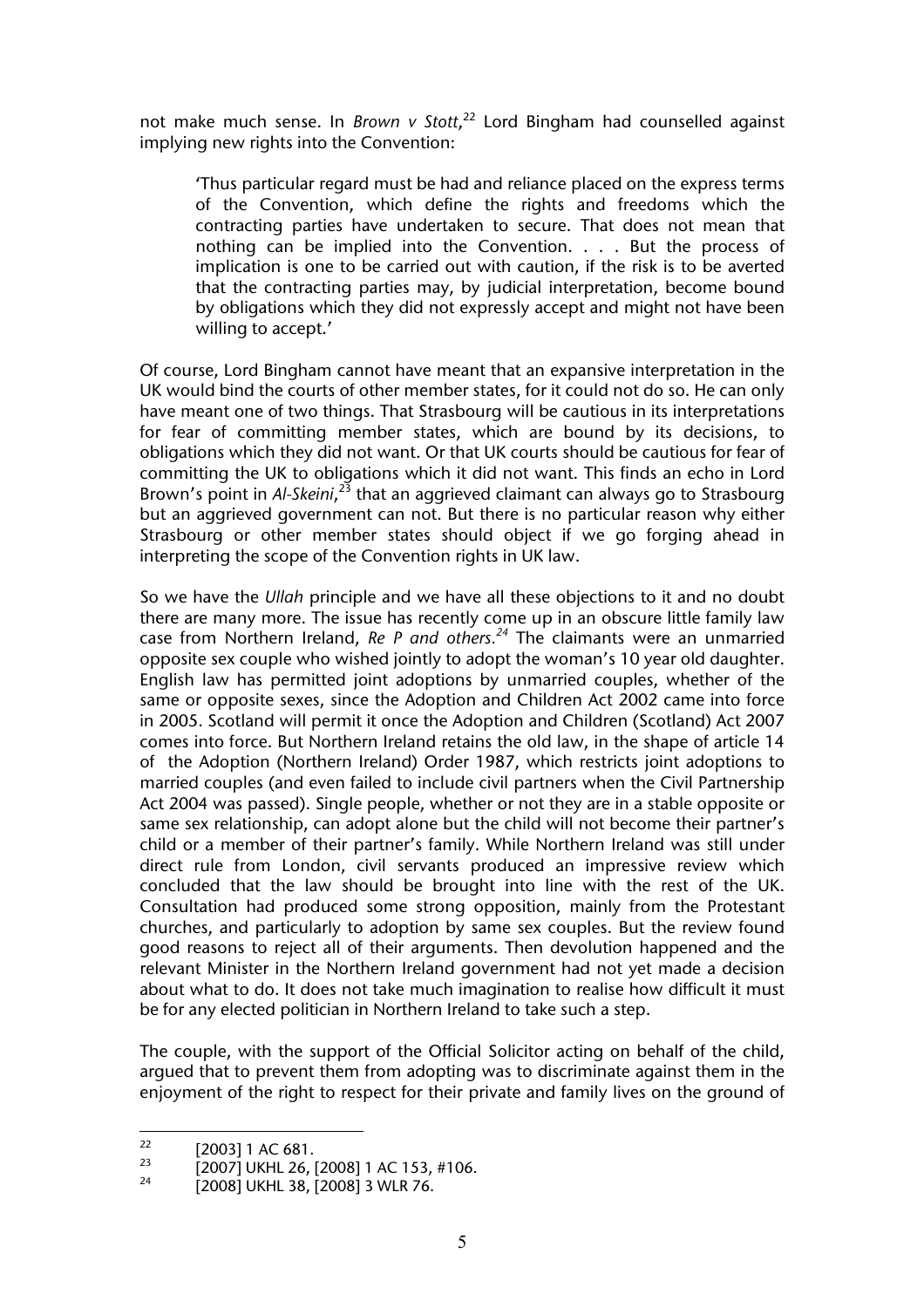their lack of marital status. The Crown accepted that the right (more correctly a claim) to adopt a child fell within the ambit of article 8 but initially argued that, while marriage was a status covered by article 14, lack of marriage was not. We had little difficulty in disposing of that point, although old-fashioned family lawyers would understand it. Marriage is a status in the technical sense that it affects the legal position of people other than the parties to it. But the concept of status in article 14 is much wider than that. The real battleground was over whether the difference in treatment could be justified.

I found this much more difficult than at least three of my colleagues, no doubt because I had been party to the 1992 Review of Adoption Law on which the 2002 Act was based.<sup>25</sup> This recommended the retention of the marriage rule. It survived all later consultations<sup>26</sup> and into the Bill which was introduced into Parliament. The change was the result of back bench pressure as the Bill went through the Commons and was hotly contested in the Lords. The arguments in favour of the new rule are simple. The best interests of the child are to be the paramount consideration governing the actions of adoption agencies and courts. The refusal of a couple to commit themselves to the legal consequences of marriage (or civil partnership) might well cast doubt upon whether an adoption would be in the best interests of the child. Should the relationship break down for any reason, both the surviving parent and the child will be much less well protected. But it is difficult to find good reasons for a blanket ban. It is, as Lord Hoffmann put it, to turn a reasonable generalisation into an irrebuttable presumption.<sup>27</sup> Bright line rules may be appropriate in some cases, but not where the object is to promote the welfare of children. There could well be cases, especially where the child was already living with the couple and had no contact at all with the other half of her birth family, where adoption by them both would be better for the child than the status quo. In reaching his conclusion abut what the law should be, Lord Hoffmann prayed in aid the decision of the South African Constitutional Court in *Du Toit and Vos v Minister for Welfare and Population Development*, 28 which was about a same sex couple.

But if it is our task to keep pace with the Strasbourg jurisprudence as it evolves over time, what would Strasbourg say? There is no case directly in point but there are two recent cases about adoption by single gay or lesbian people. In *Fretté v France*<sup>29</sup> it was held by a narrow majority that refusing to allow a single gay man to adopt on his own was justified. But in *EB v France*<sup>30</sup> it was held that refusing to allow a single lesbian woman to adopt was not. Strasbourg has for some time looked with deep suspicion at discrimination based on sexual orientation and single adoption by heterosexual people was allowed. We can quite confidently predict that Strasbourg would not approve of the continued exclusion of civil partners from joint adoptions. But this does not necessarily help us to predict what Strasbourg would say about *joint* adoptions by unmarried (or unregistered) couples. Lord Walker and I thought that this was a case in which Strasbourg might well apply the margin of

<sup>25</sup> 25 *Review of Adoption Law: Report to Ministers of an Interdepartmental Working Group*, published by the Department of Health and Welsh Office as a Consultation Document in 1992.

<sup>26</sup> *Adoption: The Future*, 1993, Cm 2288; *Adoption – A Service for Children*, 1996; *Adoption: A New Approach*, 2000, Cm 5017.

<sup>&</sup>lt;sup>27</sup> [2008] UKHL 38, [2008] 3 WLR 76, #20.

 $^{28}$  (2002) 13 BHRC 187.

 $^{29}$  (2002) 38 EHRR 438.

<sup>30</sup> *EB v France* (2008) 47 EHRR 21.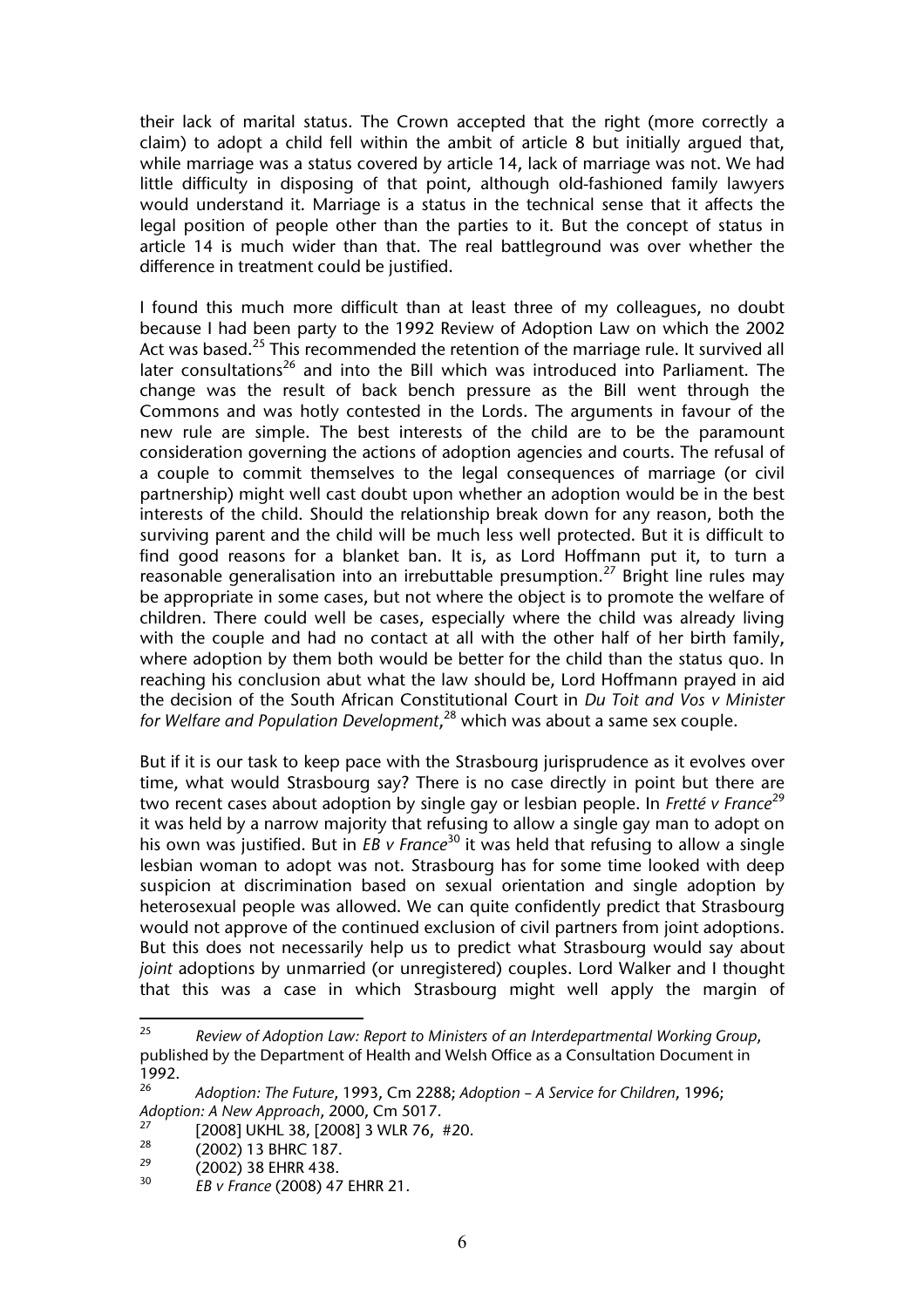appreciation. They might accept that secular societies where living together outside marriage was commonplace could take one view on the matter, whereas deeply religious societies where it was still frowned upon might take another. The Irish Constitution, for example, requires that special protection be given to the marital  $f$ amily.<sup>31</sup> The rest of the United Kingdom is in advance of many other European countries. The European Adoption Convention 1967 still requires that joint adoptions be limited to married couples (although revisions are under discussion) so the UK had to denounce the relevant provisions in order to change the law. Northern Ireland still has much higher rates of religious observance and lower rates of living together and extra-marital birth than the rest of the United Kingdom. The review and consultation exercise had shown how difficult it would be to get the same changes through the Northern Ireland Assembly.

So was this a case where we should 'stick to the shallow end of a rule of law that defers to the wisdom of the crowd – even when convinced of its stupidity'? Or was it a case where we should make a small but significant advance upon the Strasbourg jurisprudence? Lord Walker, while agreeing that 'opposition to the proposed change in Northern Ireland adoption law seems to be based on the fallacy of turning a reasonable generalisation into an irrebuttable presumption', $32$  would have left the matter to the Northern Ireland Assembly. He gave three reasons.<sup>33</sup> First, he thought it 'far from clear that the Strasbourg court would hold that the Adoption Order infringes the ECHR. So long as the 1967 Convention remains in force the Court would be more likely, in my opinion, to reach the opposite conclusion'. Second, the decision was one which ought to be made by a democratically elected legislature. Third, judges, lawyers, officials and agencies would be faced with a very abrupt change in the law and he suspected that there would be many practical difficulties. He would therefore have dismissed the appeal, but with a clear warning that if within two or three years a clear consensus emerged in Europe and Northern Ireland did not legislate in line with that consensus, the issue would have to be reconsidered and the result would probably be different.<sup>34</sup>

Lord Hoffmann, Lord Hope and Lord Mance all took a different view of the likely outcome of the case in Strasbourg. Lord Hoffmann thought it 'not at all unlikely' that Strasbourg would hold that the discrimination violated article 14.<sup>35</sup> But even if Strasbourg would leave it to the margin of appreciation, this should make no difference. He pointed out that Lord Bingham's famous words in *Ullah* were not made in the context of a case in which Strasbourg has declared a question to be within the national margin of appreciation. Different states could give different answers. Nor would Strasbourg be concerned about whether it was the legislature, the executive or the judiciary which gave that answer. None of the normal reasons for following the Strasbourg decisions – the desirability of uniformity and respect for the decisions of a foreign court – apply where the foreign court has deliberately said that the matter is up to us. In a rather swift leap from this conclusion, he then decided that it was for the court to 'apply the division between the decision-making powers of courts and Parliament in the way which appears appropriate for the United Kingdom'.36 Although this was a matter of social policy, where the legislature

 $31$  $31$  Article 41.3.1.

 $\frac{32}{33}$  [2008] UKHL 38, [2008] 3 WLR 76, #79.

 $\frac{33}{34}$  #82.

 $\frac{34}{35}$  #83.

 $^{35}$  #27.

<sup>#37.</sup>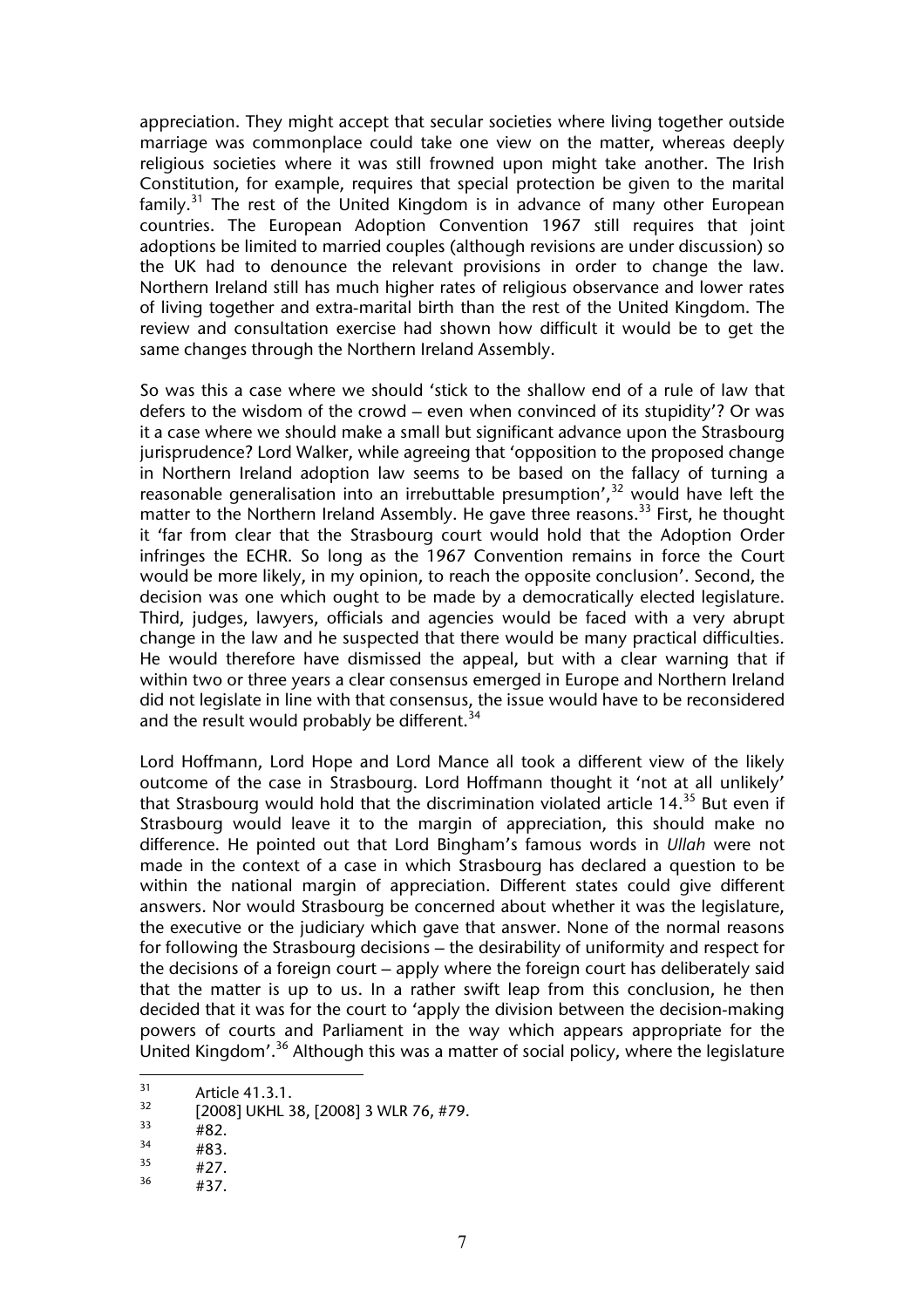was free to decide between two rational solutions to a social problem, it was not free to discriminate on an irrational basis. $37$ 

Lord Mance also agreed that if the matter was within our domestic margin of appreciation the court was free to put it right. He made the additional point, based on some observations of Lord Steyn in *R(S) v Chief Constable of South Yorkshire*  Police,<sup>38</sup> that there is a distinction between the basic content of the right, which should generally receive a uniform interpretation throughout the member states, and the justifications for interference, where different cultural traditions might be material. And he agreed with me that the cultural differences between Great Britain and Northern Ireland would not justify a different approach on this question.<sup>39</sup> In fact, it was those very differences which might make it more difficult for the legislature to act to put the matter right.

In the end my conclusions were the same as the other three and for much the same reasons. I did take the precaution of checking through the rest of the Adoption Order to ensure that telling the court to ignore the fact that the couple were not married would not lead to difficulties with other provisions. Rather surprisingly, it did not. This was subordinate legislation within the meaning of the Human Rights Act so it could simply be disregarded by the courts. We therefore made a declaration that it was unlawful for the Family Division of the High Court of Northern Ireland to reject the claimants' application to adopt on the ground only that they were not married to one another. Had it been primary legislation, of course, we could only have made a declaration of incompatibility. But in the general approach to the interpretation of the Convention rights it made no difference whether it was primary or subordinate legislation.

I did find the whole matter a great deal more difficult than the others. This may be because of my background in family law. It may be because of my hitherto unqualified support for *Ullah*. Or it may be because of the 'democratic sensitivity' so kindly referred to by Conor Gearty last year. I am a mostly loyal disciple of Lord Bingham in that respect. This looks like the deep end in more ways than one – not just the subject matter but also in the decision to bypass the elected representatives. But I take comfort from the thought that 'democracy values each person equally even if the majority does not'. The courts in a democracy should therefore be especially vigilant to protect people from unjustified discrimination.

So we seem to have reached the following position. The 'Convention rights' given effect by the HRA are in the same words as the rights laid down in the ECHR. But they are rights which are given effect in national law. National law is free to define them for itself. In defining the substantive content of a right, the courts will generally respect a clear and constant line of Strasbourg jurisprudence unless there is good reason not to do so. If it is clear that the claimant would win in Strasbourg, then we will not hesitate to tell the politicians so, whatever the subject-matter. *Bellinger v Bellinger<sup>40</sup>* on the recognition of trans people's marriages in their reassigned gender is a good example. We may also make reasonable predictions of

 $37$  $^{37}$  #20.

<sup>38 [2004]</sup> UKHL 49, [2004] 1 WLR 2196, #27; see also *M v Secretary of State for Work and Pensions* [2006] UKHL 11, [2006] 2 AC 91, #130.

 $^{39}$  [2008] UKHL 38, [2008] 3 WLR 76, #121.

<sup>40 [2003]</sup> UKHL 21, [2003] 2 AC 467.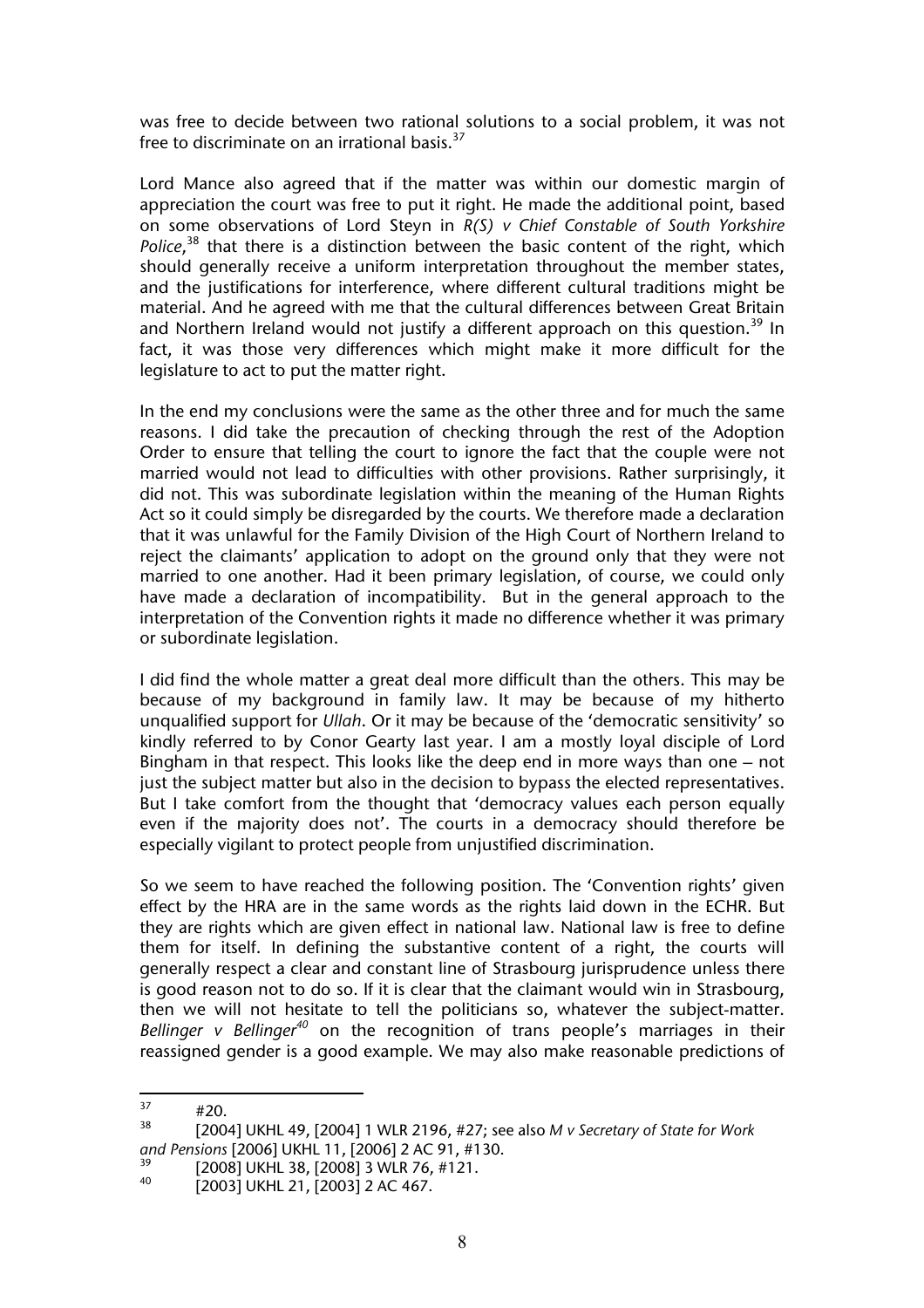how Strasbourg might answer the same question if it has not recently done so. *Ghaidan v Godin-Mendoza* in the Court of Appeal is a good example.<sup>41</sup> But if it is clear that the claimant would lose in Strasbourg, we are still unlikely to forge ahead regardless.<sup>42</sup> And the matter is or likely to be within the margin of appreciation which Strasbourg would allow to member states, then it is up to us to define the right as best we can. There may be more room for differing national interpretations in deciding upon the justifications for limiting rights than upon the content of the rights themselves. Local conditions may well play a part in this. We should not bother with whether this is defining the right or simply applying it to the facts<sup>43</sup> – the result will be the same.

This still does not give us a completely free hand. When deciding whether a particular limitation upon an established right is 'necessary in a democratic society' we are bound to give great weight to a considered decision of Parliament on the issue. Recent illustrations are the bans on political advertising<sup>44</sup> and hunting with dogs, both of them the result of prolonged debate and consideration by the legislature. In the Hunting Act case I may have put it too high in saying that 'this House should not attempt to second guess the conclusion that Parliament has reached'.<sup>45</sup> *Re P* shows us that it may be otherwise with legislation passed some time ago and without reference to human rights. But this is obviously worthy of more respect if it is going in the same direction as international human rights law rather than in the reverse. An illustration of this is the ban on corporal punishment in schools.46

There is another point on which I may have put it too high. In *DS v HM Advocate*, 47 for example, I said that 'The legislature can get ahead of Strasbourg if it wishes and so can the courts in developing the common law. But it is not for us to challenge the legislature unless satisfied that the Convention rights, as internationally agreed and interpreted in Strasbourg, require us to do so.' It is tempting to draw a distinction between leaping ahead of Strasbourg when developing the common law<sup>48</sup> and leaping ahead of Strasbourg in telling Parliament that it has got things wrong. It is in the latter context that most of the strongly *Ullah* type statements have been made. Yet the concept of the 'Convention rights', upon which all our powers and duties under the Human Rights Act depend, cannot mean different things depending upon whether we are developing the common law, controlling the executive, or confronting the legislature. So the dilemma remains, even if *Re P* has softened it at the margin.

<sup>41</sup> 41 [2002] EWCA Civ 1533, [2003] Ch 380; soon vindicated by *Karner v Austria* [2003] 2 FLR 623, (2003) 14 BHRC 674.

<sup>42</sup> There are statements to this effect in *R (Quark Fishing Ltd) v Secretary of State for Foreign and Commonwealth Affairs* [2005] UKHL 57, [2006] 1 AC 529*,* #25, ##33-34, # 88, although it is on a rather different point of territorial application.

<sup>43</sup> Cf Lord Hope in *R v DPP, ex p Kebilene* [2000] 2 AC 326, 380.

<sup>44</sup> *R (Animal Defenders International) v Secretary of State for Culture, Media and Sport*

<sup>&</sup>lt;sup>45</sup> *R* (Countryside Alliance) v Attorney General [2007] UKHL 52, [2008] 1 AC 719, #126<br><sup>46</sup> *R (Williamson) v Secretary of State for Education and Employment* [2005] UKHL 15

<sup>46</sup> *R (Williamson) v Secretary of State for Education and Employment* [2005] UKHL 15,  $[2005]$  2 AC 246.

<sup>&</sup>lt;sup>47</sup>  $[2007]$  UKPC 36,  $[2007]$  HRLR 28,  $\#92$ ; see note 9 above.

Lewis' argument, note 11 above, was concerned with developing the common law, not with finding legislation incompatible.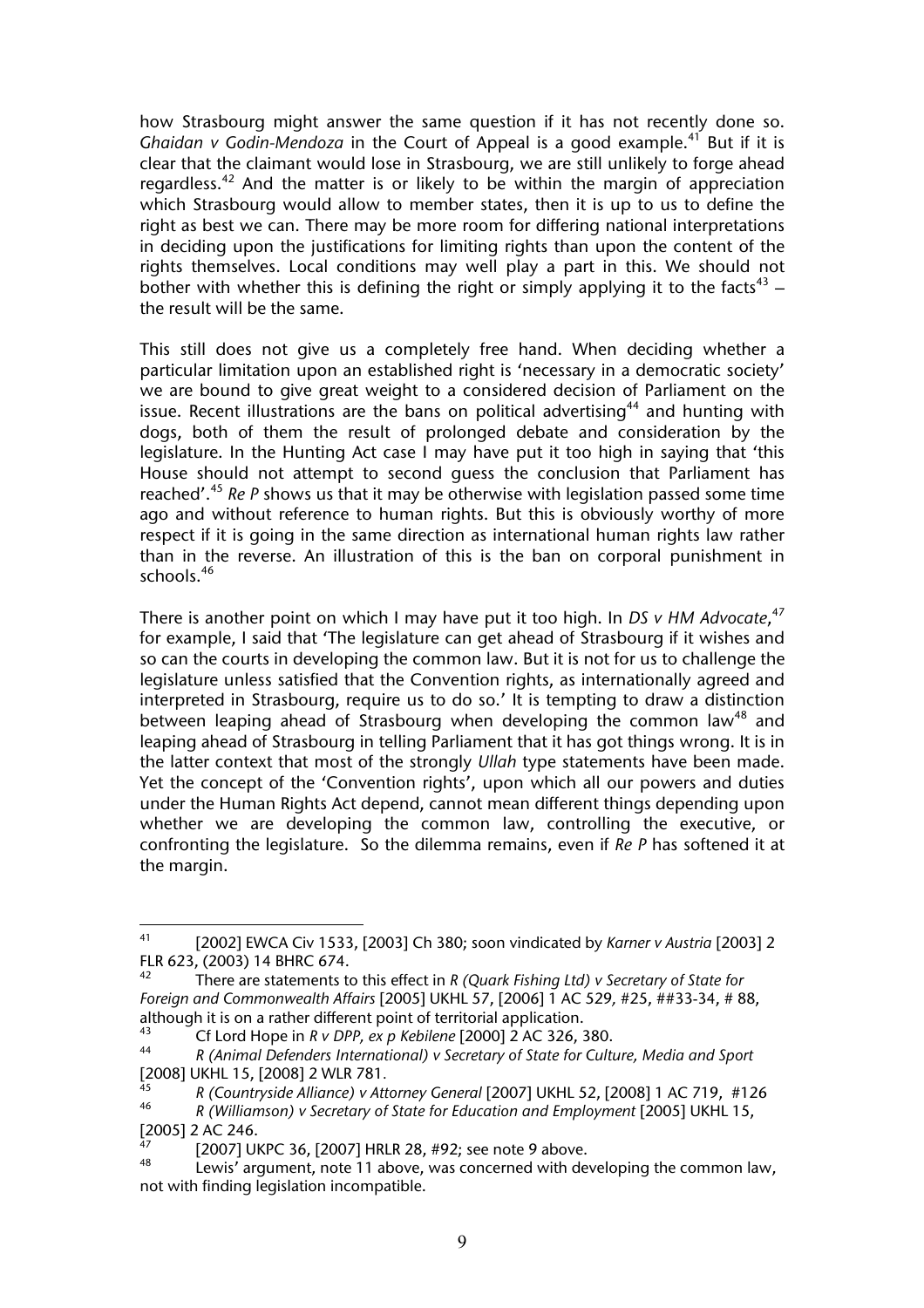No doubt there are many who would like us to continue to tread carefully, mindful of the deep unpopularity of human rights in the popular press. No doubt there are some who would like us to go further. Why, for example, when a point comes up which has not been decided in Strasbourg, should we try to predict what Strasbourg would do with it? Why should we not work out what we think the Convention rights require, using a broad range of national and international materials to guide us? Indeed, one does not have to be a very radical or activist judge to hold the view that it is preferable to have a broadly defined right and to concentrate on whether the state has good reasons for interfering with it.<sup>49</sup>

These problems exist because we have a Human Rights Act which gives effect to the rights defined in an international treaty whose signatories are subject to the jurisdiction of a supranational court. What would be the position if we had our own British Bill of Rights, as the Joint Committee on Human Rights now believes that we should?<sup>50</sup> The whole object would be to develop distinctively British rights, defined by British law, certainly no less and possibly some more than the present Convention rights. The Committee's sample Bill makes it clear that if a right corresponds to an ECHR right it shall be interpreted as having at least the same scope as the Convention right.51 But when dealing with a British Bill the *Ullah-*type reasoning would not apply*.*

The Committee's outline Bill is an interesting mixture of the Human Rights Act and the Canadian Charter. It creates the same remedies for violation of the British rights as the Human Rights Act does for violation of the Convention rights. However, it contains a general 'limitation of rights' clause,<sup>52</sup> very like the Canadian charter clause, which seems therefore to do away with the distinction between absolute and qualified rights. It also imports from Canada a 'notwithstanding clause' enabling Parliament deliberately to enact incompatible legislation.<sup>53</sup> In practice, this is not used in Canada, where Parliament seems prepared to trust the courts to get the balance right even though they have the power to strike legislation down.

So what would our approach be to such a Bill? We could no longer appeal to Strasbourg to support our reluctance to tell Parliament or even government that it has got things wrong. We would have to develop our own principles. We could of course do so by sticking to the shallow end and meddling only in those subjects which Conor Gearty thinks are our bread and butter. But as already seen, we cannot do that when it is clear that the claimant would win in Strasbourg. Or we could stick mainly to the shallow end and meddle in other areas only where we could find no rational connection between aim and interference. Or we could do what the legislation told us to do, assuming it took a similar form to the joint committee's outline, which is to define the rights and decide whether the limitations were acceptable. In doing that we would continue to give great weight to the recent and carefully considered judgments of the elected legislature and government. We would continue to think that there were many areas about which they might know

<sup>49</sup> 49 Eg *R (Countryside Alliance) v Attorney-General* [2007] UKHL 52, [2008] 1 AC 719, 121; Lords Rodger and Brown would have liked to extend the scope of article 8 to cover hunting with hounds and only did not do so because it is such a very public spectacle.<br> $^{50}$ 

<sup>50</sup> *A Bill of Rights for the UK?* 29th Report of Session 2007-2008, HL Paper 165-I, HC 150-

 $\frac{1}{51}$ <sup>51</sup> Annex 1: Outline of a UK Bill of Rights and Freedoms, clause 11.

 $\frac{52}{53}$  Clause 5.

Clause 4.